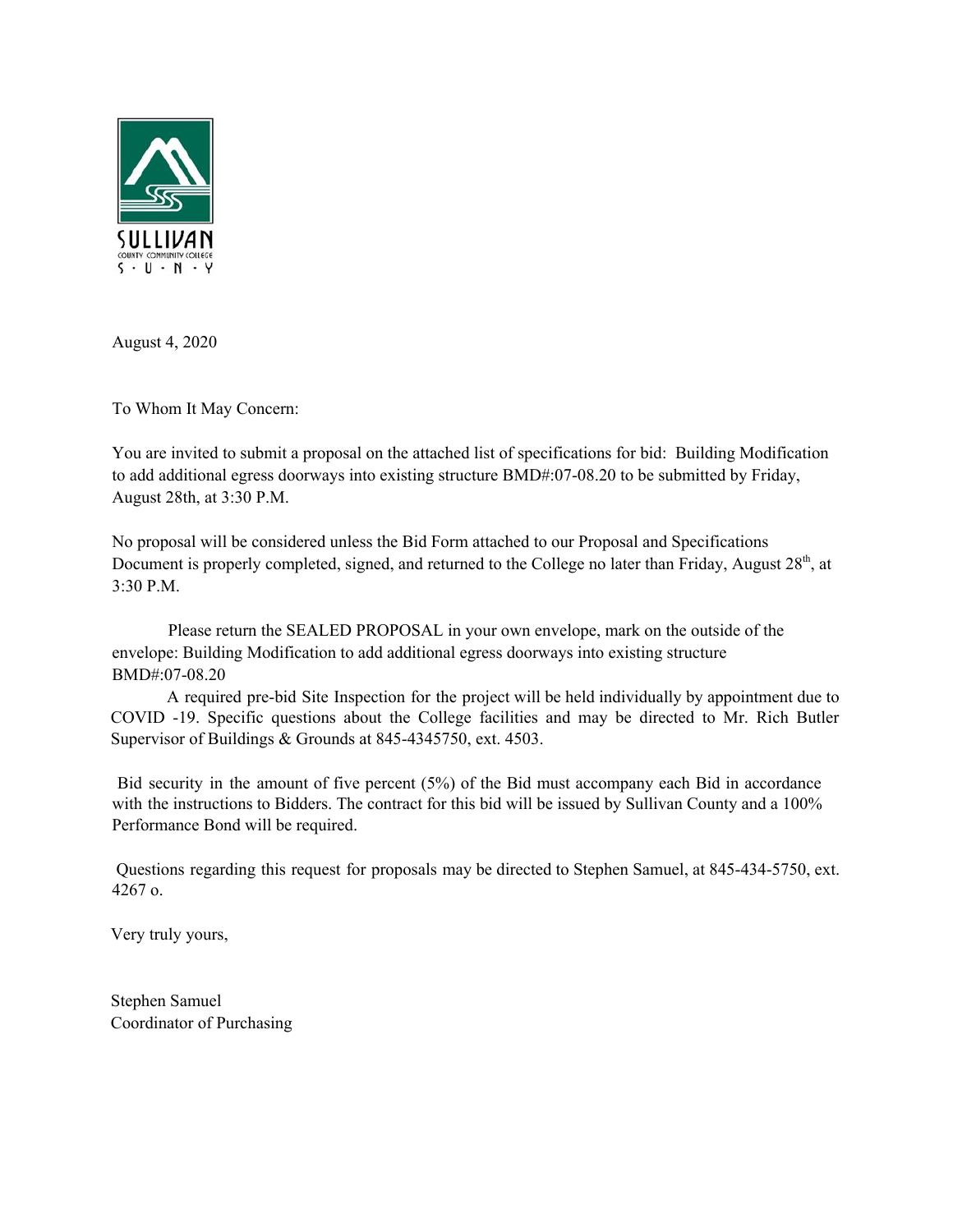# LEGAL NOTICE

# SULLIVAN COUNTY COMMUNITY COLLEGE

Sealed bids for the following will be received by the Coordinator of Purchasing at the Purchasing Services Office of Sullivan County Community College, 112 College Road, Loch Sheldrake, New York 12759 (845) 434-5750, extension 4267 until Friday August 28<sup>th</sup> at 3:30 p.m.

BID: Building Modification to add additional egress doorways into existing structure BMD#:07-08.20

Information regarding these BIDS may be obtained from the Purchasing Services Office at the above address or online at<http://www.sunysullivan.edu/purchasing/>. All bids are subject to terms and conditions therein set forth.

Stephen Samuel Coordinator of Purchasing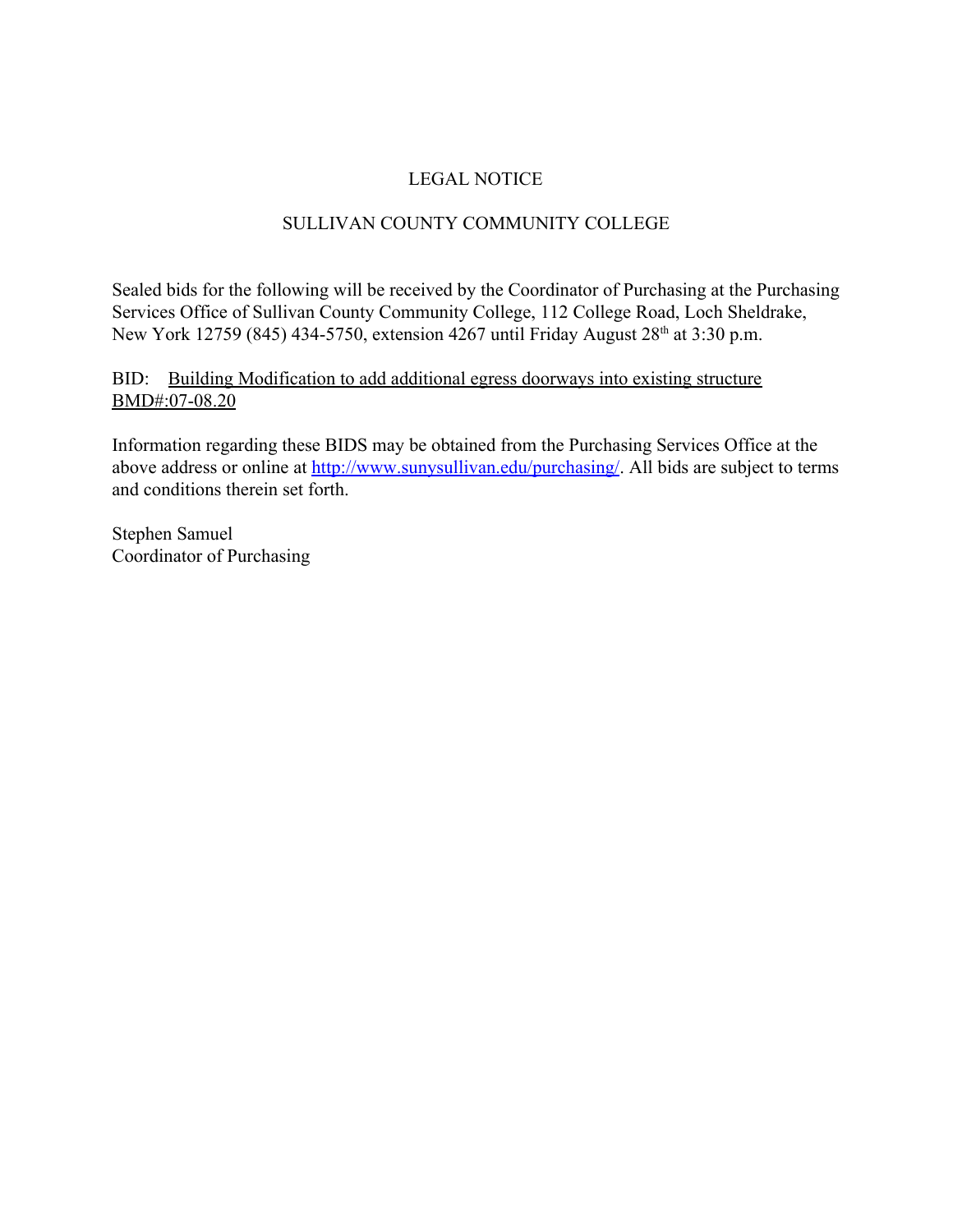#### BIDDER COMPLIANCE FORM

BMD#:07-08.20 FOR FURTHER INFORMATION OPENING DATE: Tuesday September 1<sup>st</sup>, 2020 OPENING TIME: 11:00am AT (845) 434-5750 EXT. 4503

CALL Rich Butler

COMPLETION DATE: TBA

OTHER:

BID BOND AMOUNT: PERFORM BOND AMT.:

BID BOND PERCENT: 5% PERORM BOND PERCENT: 100%

IF APPLICABLE, BID AND PERFORMANCE BOND INFORMATION CAN BE FOUND IN THE SUPPLEMENTAL TERMS AND CONDITIONS.

DISCOUNT: PLEASE INDICATE YOUR FIRM'S DISCOUNT FOR PROMPT PAYMENT: (MINIMAL ACCEPTABLE PERIOD IS 20 CALENDAR DAYS)

| <b>20 CALENDAR DAYS:</b> | $\frac{0}{0}$ |
|--------------------------|---------------|
| 30 CALENDAR DAYS:        | $\frac{0}{0}$ |
| CALENDAR DAYS.           | $\frac{0}{0}$ |

#### COMPLIANCE AGREEMENT

I, THE UNDERSIGNED, HAVE READ AND EXAMINED THE GENERAL TERMS, CONDITIONS, ANY SUPPLEMENTAL TERMS AND CONDITIONS, AND THE SPECIFICATIONS OF THIS REQUEST AND AGREE TO COMPLY WITH ALL OF THEM.

| SIGNATURE:           |        | DATE:  |      |
|----------------------|--------|--------|------|
| NAME:                |        | TITLE: |      |
| <b>COMPANY NAME:</b> |        | EIN:   |      |
| <b>ADRESS:</b>       |        |        |      |
| CITY:                | STATE: |        | ZIP: |
|                      |        |        |      |
| PHONE:               | FAX:   |        |      |
| EMAIL:               |        |        |      |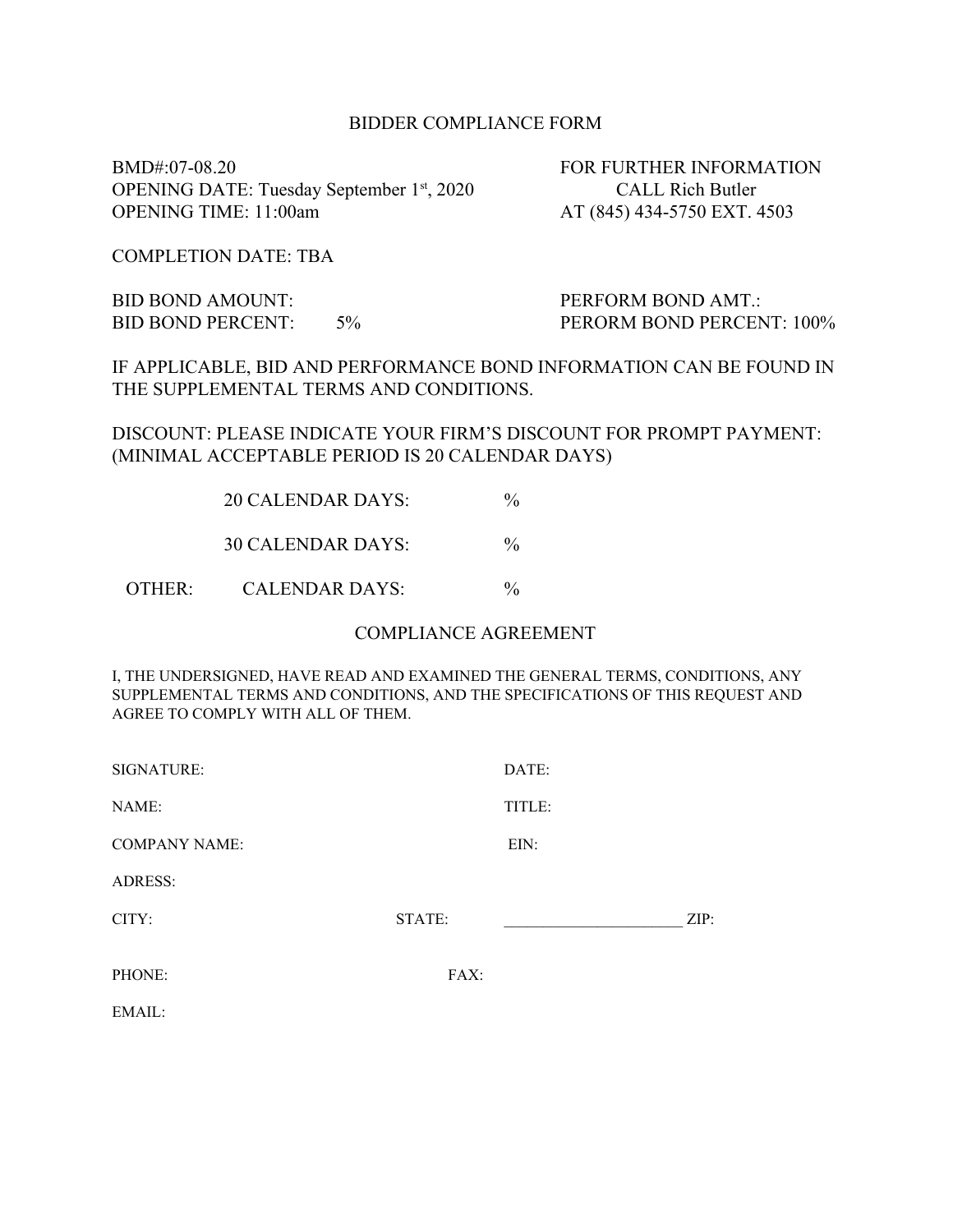# SULLIVAN COUNTY COMMUNITY COLLEGE 112 COLLEGE ROAD LOCH SHELDRAKE NEW YORK, 12759

# BID PROPOSAL:

Building Modification to add additional egress doorways into existing structure BMD#:07-08.20

# BID SPECIFICATION:

See SCCC Day Care Door Renovations documents

**PUBLISHED IN THE FOLLOWING NEWSPAPERS ON THE DATE INDICATED:**

**Times Herald Record, SC Democrat, NY State Contract Reporter**

**Zoom ,BID OPENING SET FOR TUESDAY September 1st, 2020 AT**

**11:00 am IN THE OFFICE OF Purchasing Department E210.**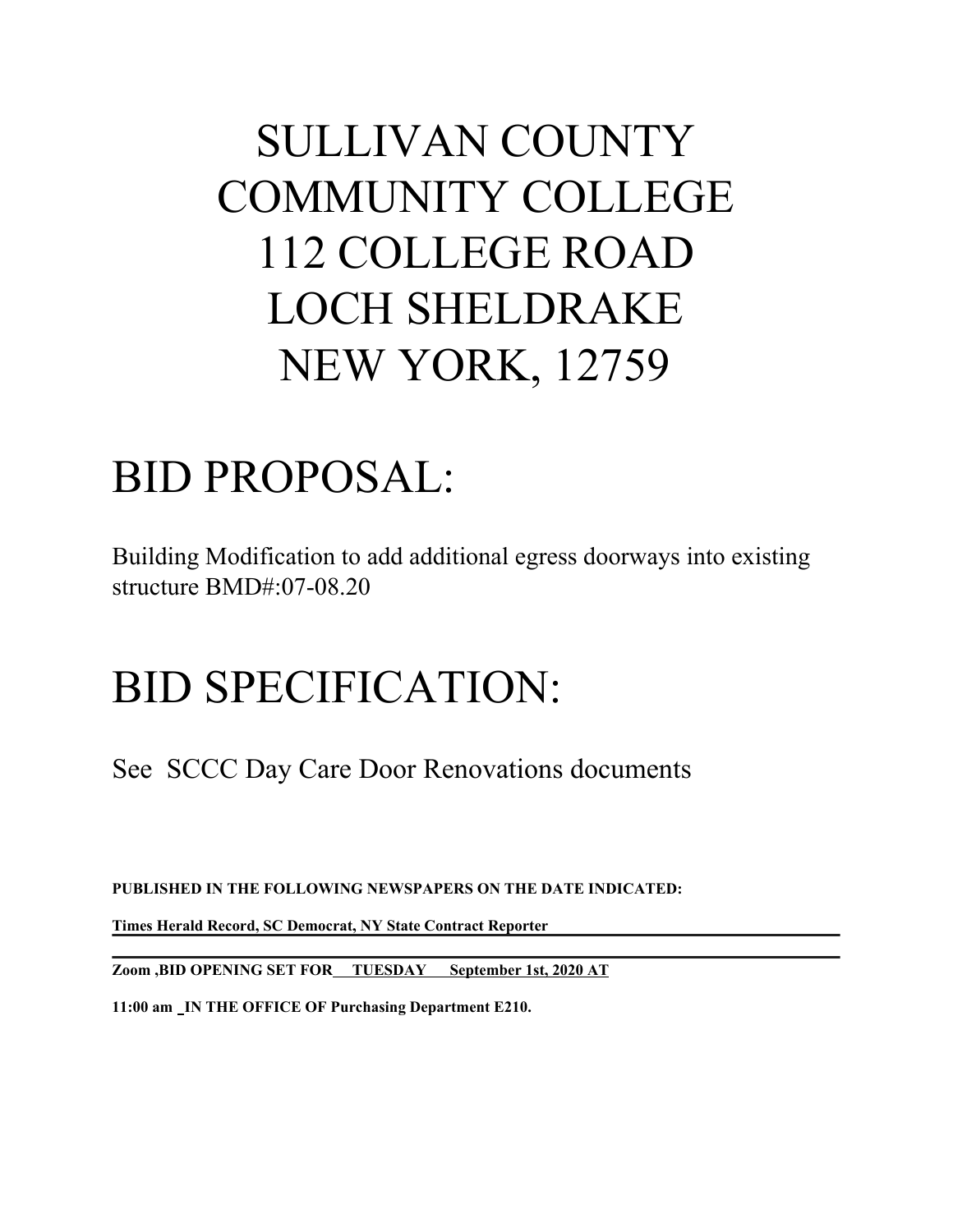# SULLIVAN COUNTY COMMUNITY COLLEGE 112 COLLEGE ROAD LOCH SHELDRAKE, NEW YORK 12759

# PROPOSAL, SPECIFICATIONS AND BID FORM FOR THE SALE TO THE SULLIVAN COUNTY COMMUNITY COLLEGE

### OF

1. Pursuant to the provisions of County Law, sealed bids for the sale to the Sullivan County Community College: Building Modification to add additional egress doorways into existing structure BMD#:07-08.20

WILL BE RECEIVED BY THE Purchasing Dept of the Sullivan County Community College, 112 College Road, Loch Sheldrake, New York 12759 until, **Friday 28th of August and** on **September 1st Tuesday at 11:00 am** at which time they will be publicly opened.

2. All bids must be on the official bid form and enclosed in an envelope which must be sealed and addressed as follows: Office of Purchasing

> Sullivan County Community College 112 College Road Loch Sheldrake, New York 12759

BID:

3. Bids shall hold firm for a period of 120 days from the date of the bid opening, during which time the bidder may not withdraw his bid. The successful bidder, upon award, will be required to enter into a written contract to comply with all of the specifications and conditions herein.

4. Separate bids are solicited for in accordance with the detailed specifications on page of and separate awards will be made.

5. The bid price or prices shall include any charges for delivery and installation, if installation is required as set forth in the details in later paragraphs. Delivery and/or installation is to be made as per the attached bid specifications to Sullivan County Community College, 112 College Road, Loch Sheldrake, New York 12759.

6. The Sullivan County Community College, being tax exempt, will furnish the successful bidder with a Tax Exemption Certificate, wherever required.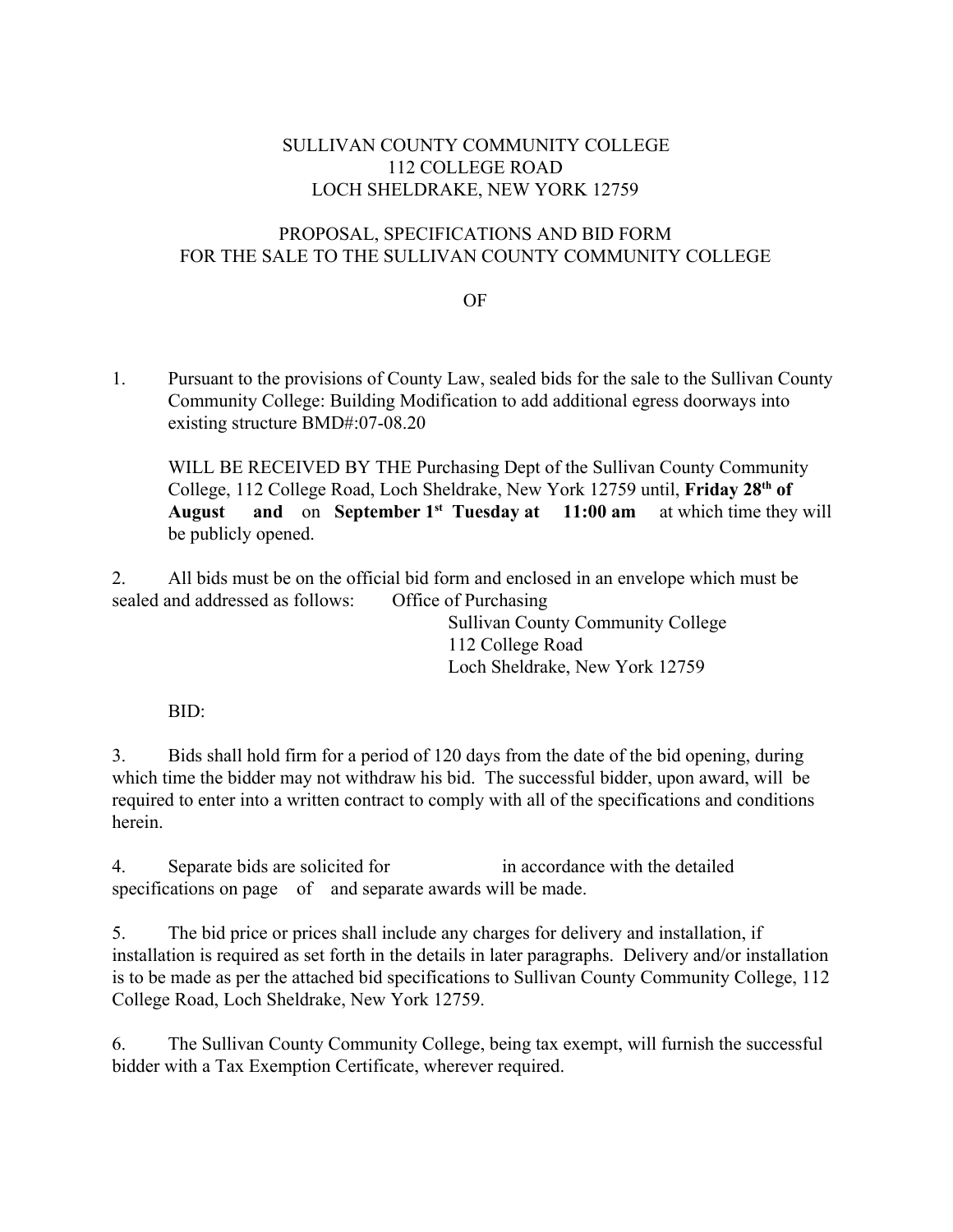7. In determining the qualification of a bidder, the President will consider the record in the performance of any contract in which he may have entered with other Public Bodies, and reserves the right to reject the bid of such bidder if the record discloses that such bidder, in the opinion of the said President , has not properly performed such contracts pursuant to specifications and/or contracts. The President may make such investigation as he/she deems necessary to determine the ability of the bidder to perform the terms of the specifications and contract, and the bidder shall furnish the President such information for this purpose as the President may request.

8. Should the bidder find discrepancies or omissions in the specifications, he shall at once notify the President , who will send out written instructions to all bidders. No oral interpretation of the specifications or other contract documents will be given to any bidder. Every request for such interpretation shall be addressed in writing to the Vice President for Administrative Services and to be given consideration, it should be received at least five days prior to the date set for the opening of the bids. All such interpretation and supplemental instructions will be in the form of written addenda to the specifications, and become a part of the contract documents. Failure to receive any such addenda shall not relieve any bidder from any obligation under his bid as submitted.

9. Definition of apparatus, articles or materials by name or such specific description is intended only to convey to the contractor or bidder the understanding of the degree of performance, excellence or quality required. Any article or material which will conform substantially to the standards of excellence established in the specifications and is of equal merit, operation, strength, durability, appearance, and ability to perform the required functions, will be deemed eligible for offer. The President for and in behalf of the Sullivan County Community College, shall be the sole judge as to determine whether equivalents are equal to the items specifically identified.

10. The bidder agrees to comply with all provisions of the Labor Law applicable to this Contract, and, according to the provisions of the General Municipal Law, may not assign said contract or subcontract without written consent of the President of the Sullivan County Community College.

11. In accordance with the provisions of Section 103-A of the General Municipal Law, the following clause is hereby inserted to provide: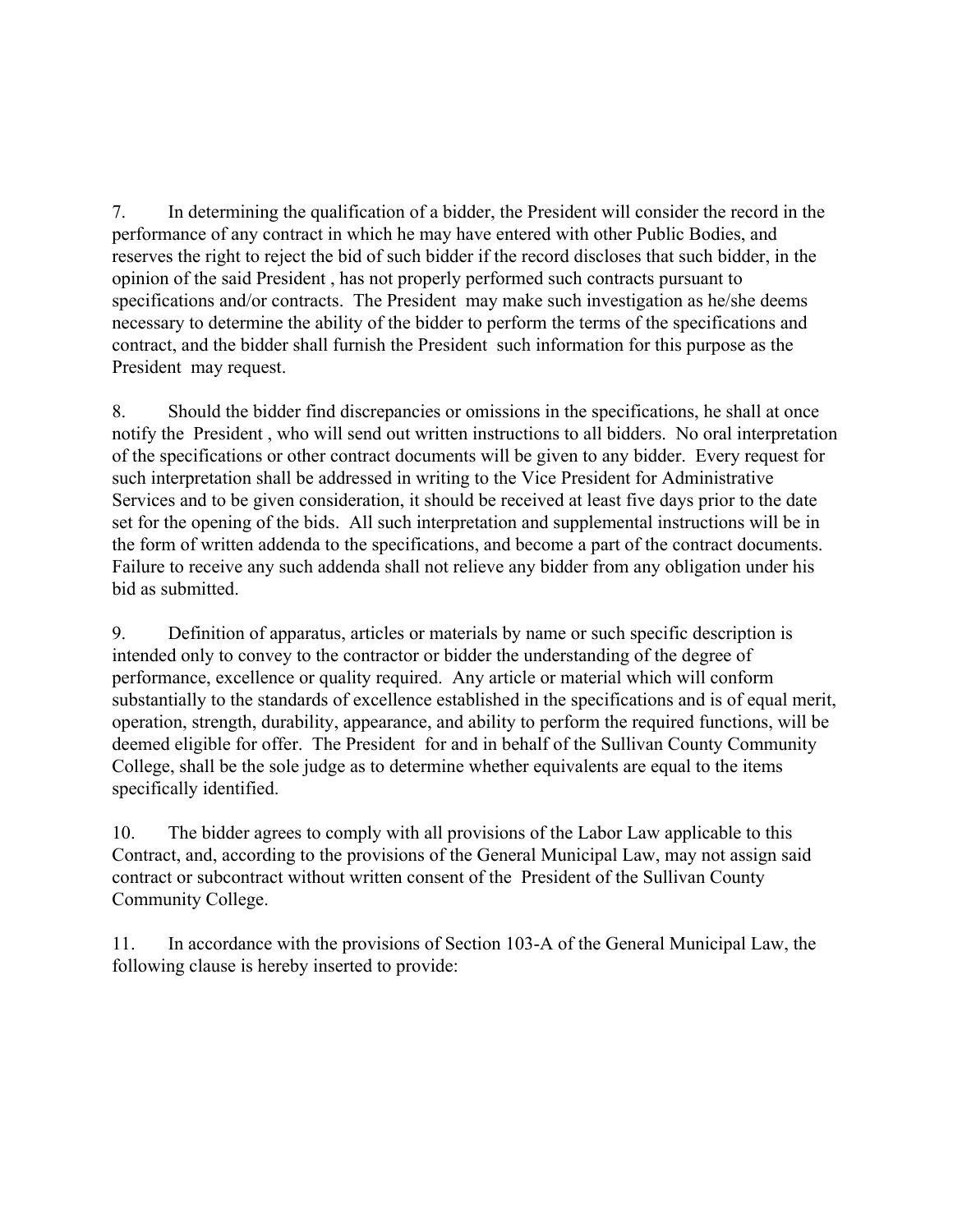"That upon the refusal of a person, when called before a Grand Jury to testify concerning any transaction or contract had with the State, any political subdivision thereof, a public authority or with any public department, agency or official of the State or of any political subdivision thereof or of a public authority, to sign a waiver of immunity against subsequent criminal prosecution or to answer any relevant question concerning such transaction or contract,

 (A) Such person, and any firm, partnership or corporation of which he is a member, partner, director, or officer shall be disqualified from thereafter selling to or submitting bids to or receiving awards from or entering into any contracts with any municipal corporation or any corporation or any public department, agency or official thereof, for goods, work or services, for a period of five years after such refusal, and to provide that

(B) Any and all contracts made with any municipal corporation or any public department, agency or official thereof, since the effective date of this law, be such person, and by any firm, partnership or corporation of which he is a member, partner, director, or officer may be canceled or terminated by the municipal corporation without incurring any penalty or damages on account of such cancellation or termination, but any monies owing by the municipal corporation for goods delivered or work done prior to the cancellation or termination shall be paid.

(C) The bidder states that the bid was arrived at independently and submitted without collusion with any other bidder or vendor; and further, that the contents of the bid have not been communicated to any person, other than an employee of the bidder or its surety when a bond is furnished, and that no attempt has been made to induce another person or bidder to submit or not submit a bid or proposal; and that the statements herein are accurate and true."

12. If the bidder herein is a corporate bidder, there must be attached hereto a resolution indicating that the submission of this bid was authorized by the corporation.

13. The President , for and in behalf of the Sullivan County Community College, reserves the right to waive all formalities, to reject any or all bids, or to accept any bid or bids which he/she deems for the best interest of the College.

14. Should a bid be awarded, oral acceptance will not be honored. A written notice, such as a purchase order and/or written contract signed by an authorized agent of the College issued within thirty days of the opening will be necessary.

15. The pages following showing detailed specifications and/or requirements together with the bid form are made a part and parcel of the "PROPOSAL, SPECIFICATIONS, AND BID FORM."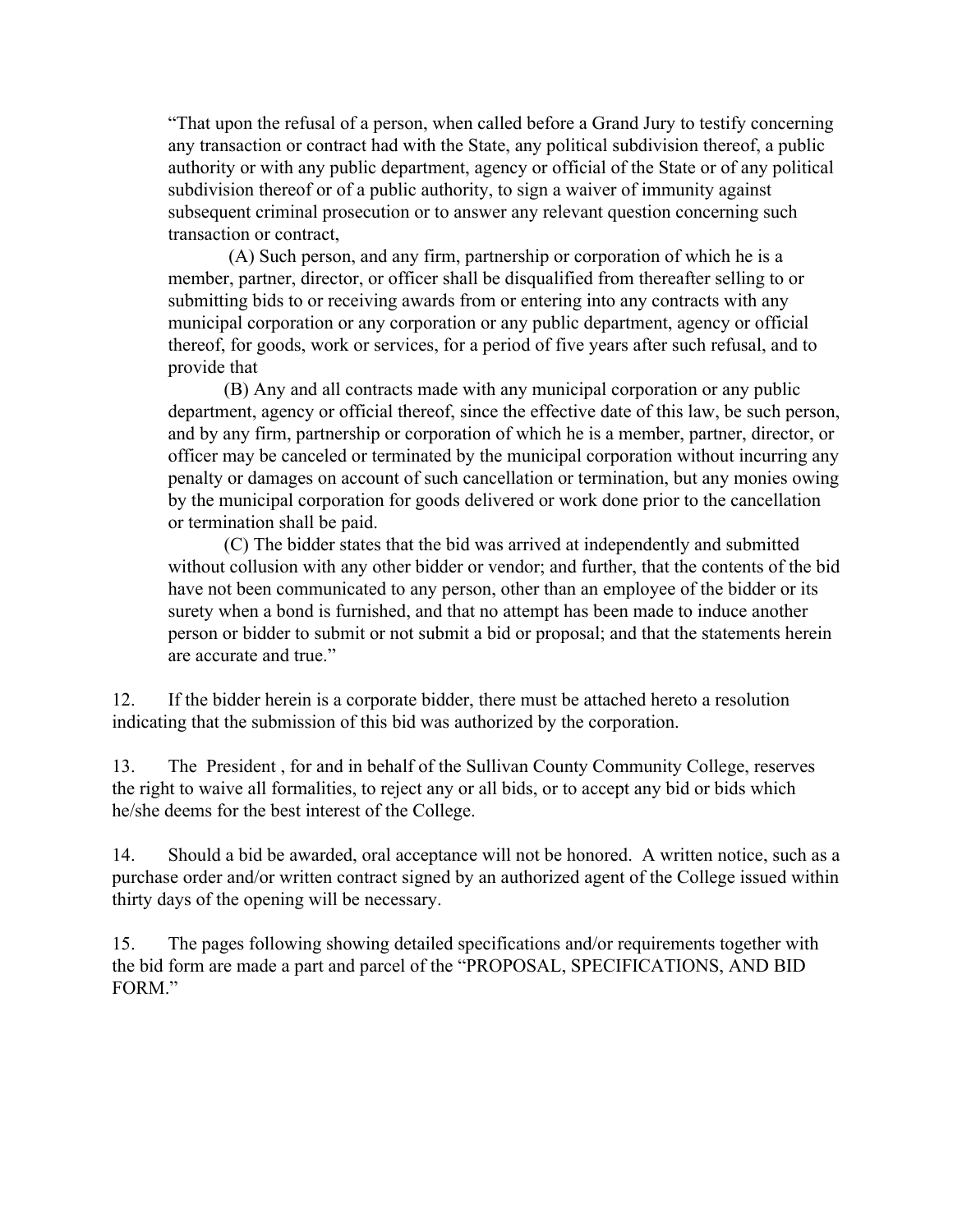# NON-COLLUSIVE BIDDING CERTIFICATION

By submission of this bid, each bidder and each person signing on behalf of any bidder certifies, and in the case of a joint bid, each party thereto certifies as to its own organization, under penalty or perjury, that to the best of knowledge and belief:

1. The prices in this bid have been arrived at independently without collusion, consultation, communication, or agreement, for the purpose of restricting competition, as to any matter relating to such prices with any other bidder or with any competitor;

2. Unless otherwise required by law, the prices which have been quoted in this bid have not been knowingly disclosed by the bidder and will not knowingly be disclosed by the bidder prior to opening, directly or indirectly, to any other bidder or to any competitor; and

3. No attempt has been made or will be made by the bidder to induce any other person, partnership or corporation to submit or not to submit a bid for the purpose of restricting competition.

The person signing this bid or proposal, under the penalties of perjury, affirms the truth thereof.

DATED SIGNATURE SIGNATURE OF BIDDER, IF INDIVIDUAL

 $\mathcal{L}_\text{max}$  , where  $\mathcal{L}_\text{max}$  and  $\mathcal{L}_\text{max}$  and  $\mathcal{L}_\text{max}$ 

(Corporate Seal)

NAME OF CORPORATION

 $\mathcal{L}_\text{max}$  , where  $\mathcal{L}_\text{max}$  and  $\mathcal{L}_\text{max}$  and  $\mathcal{L}_\text{max}$ 

 $\frac{1}{2}$  , and the set of the set of the set of the set of the set of the set of the set of the set of the set of the set of the set of the set of the set of the set of the set of the set of the set of the set of the set

ADDRESS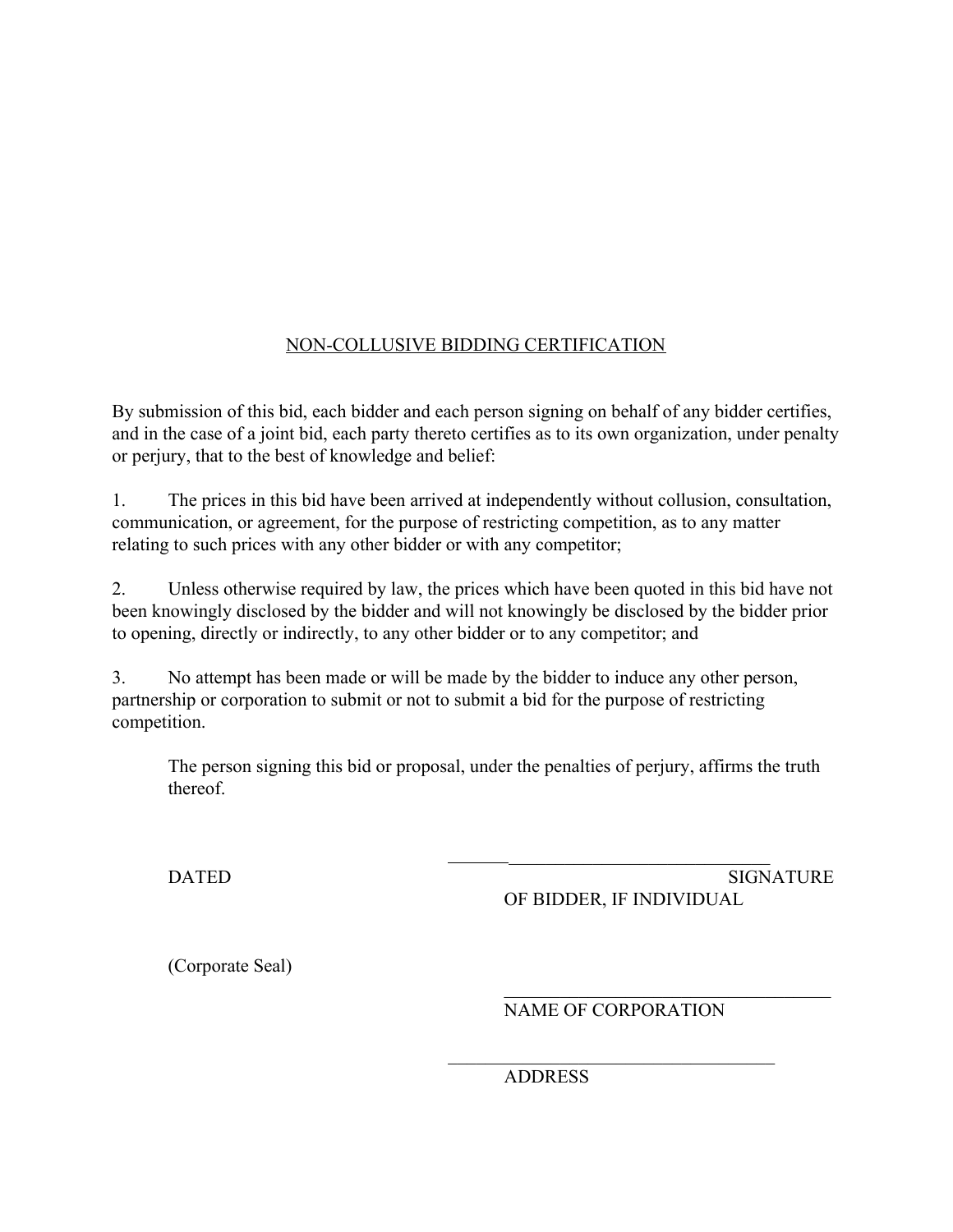CITY, STATE, ZIP

AUTHORIZED SIGNATURE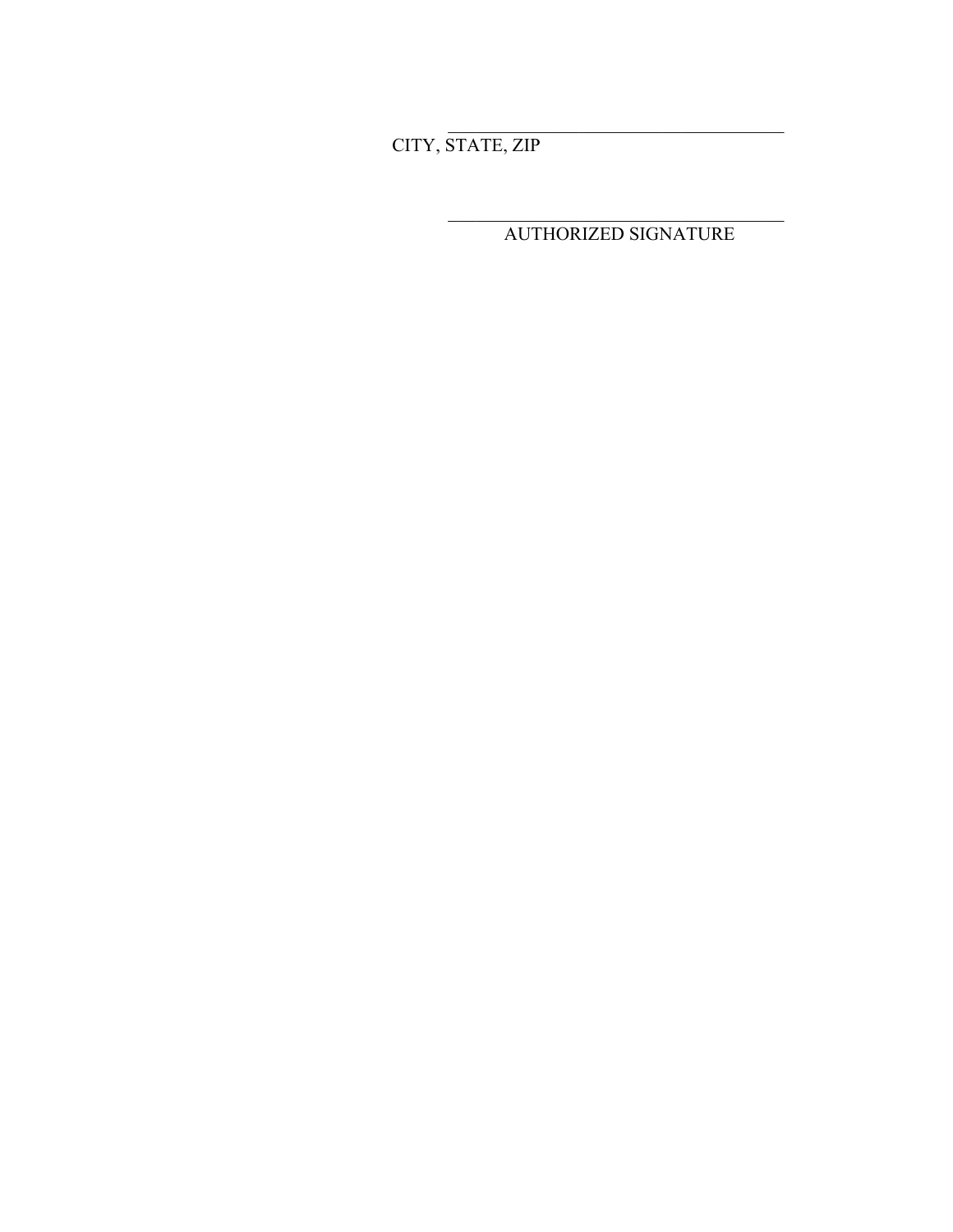# **Contractor's Certification of Receiving Schedule(s) of Wages and Supplements in Compliance with the New York State Labor Law, Section 220-a.**

| . . | as                  |               |
|-----|---------------------|---------------|
|     | (Title or Position) |               |
|     |                     | (Contractor), |

(Company Name)

in receipt of Building Modification to add additional egress doorways into existing structure BMD#:07-08.20

, am duly authorized to make this affidavit on behalf of the Contractor, and being duly sworn, depose and say that:

In compliance with the provisions of Section 220-a of the Labor Law, do hereby verify receipt of the original schedule(s) of wages and supplements for this project applicable for the Project ID#\_\_\_ BMD#:07-08.20\_ for Sullivan County Community College.

Furthermore, by these present, I do hereby verify that I have reviewed said schedule(s), and agree for and on behalf of the Contractor to pay the applicable prevailing wage and to pay or provide the supplements specified therein. I agree to provide complete copies to each sub-contractor and obtain from each sub-contractor, an affidavit certifying such schedules were received.

Signature

 $\mathcal{L}_\text{max}$  , where  $\mathcal{L}_\text{max}$  is the set of the set of the set of the set of the set of the set of the set of the set of the set of the set of the set of the set of the set of the set of the set of the set of the se

VERIFICATION:

## **STATE OF NEW YORK COUNTY OF SULLIVAN**

On the \_\_\_\_\_\_\_ day of \_\_\_\_\_\_\_\_\_\_\_\_\_, 20\_\_\_, before me personally came\_\_\_\_\_\_\_\_\_\_\_\_\_\_\_\_\_\_\_\_\_\_\_\_\_\_\_\_\_\_\_\_\_\_\_\_\_\_\_\_\_\_\_\_\_\_\_, to me known and who, being by me duly sworn, did depose and say that he/she is authorized to execute the foregoing instrument on behalf of the Contractor, has read the foregoing, knows the contents thereof, knows same is true, and he/she has signed his/her name hereto.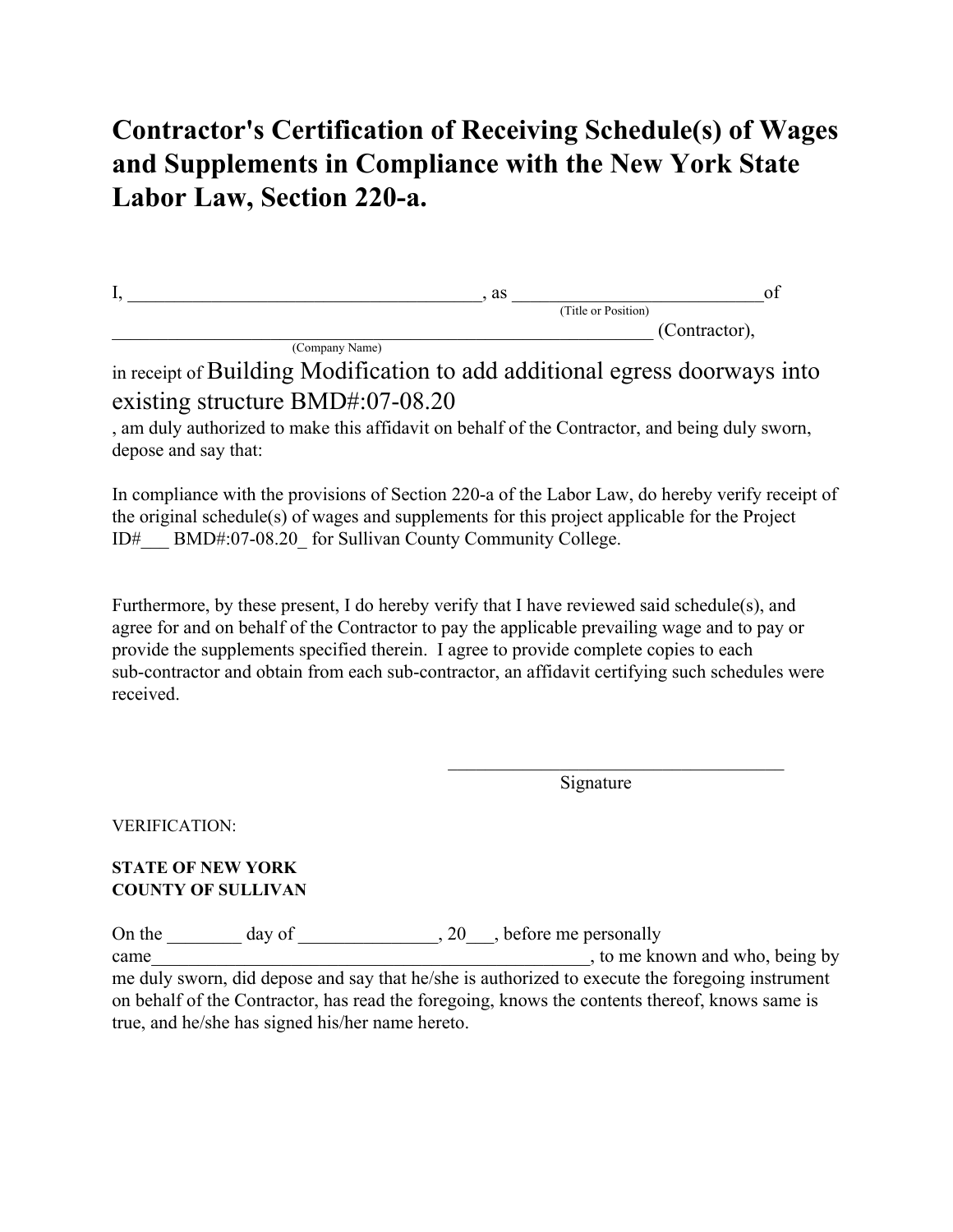Building Modification to add additional egress doorways into existing structure BMD#:07-08.20Site Inspection Required

 $\mathcal{L}_\text{max}$  , where  $\mathcal{L}_\text{max}$  is the set of the set of the set of the set of the set of the set of the set of the set of the set of the set of the set of the set of the set of the set of the set of the set of the se

# **NOTE: THE CONTRACT FOR THIS BID WILL BE WITH SULLIVAN COUNTY**

Location: (A) Building End Date: TBA

Scope of the work: See SCCC Day Care Door Renovations documents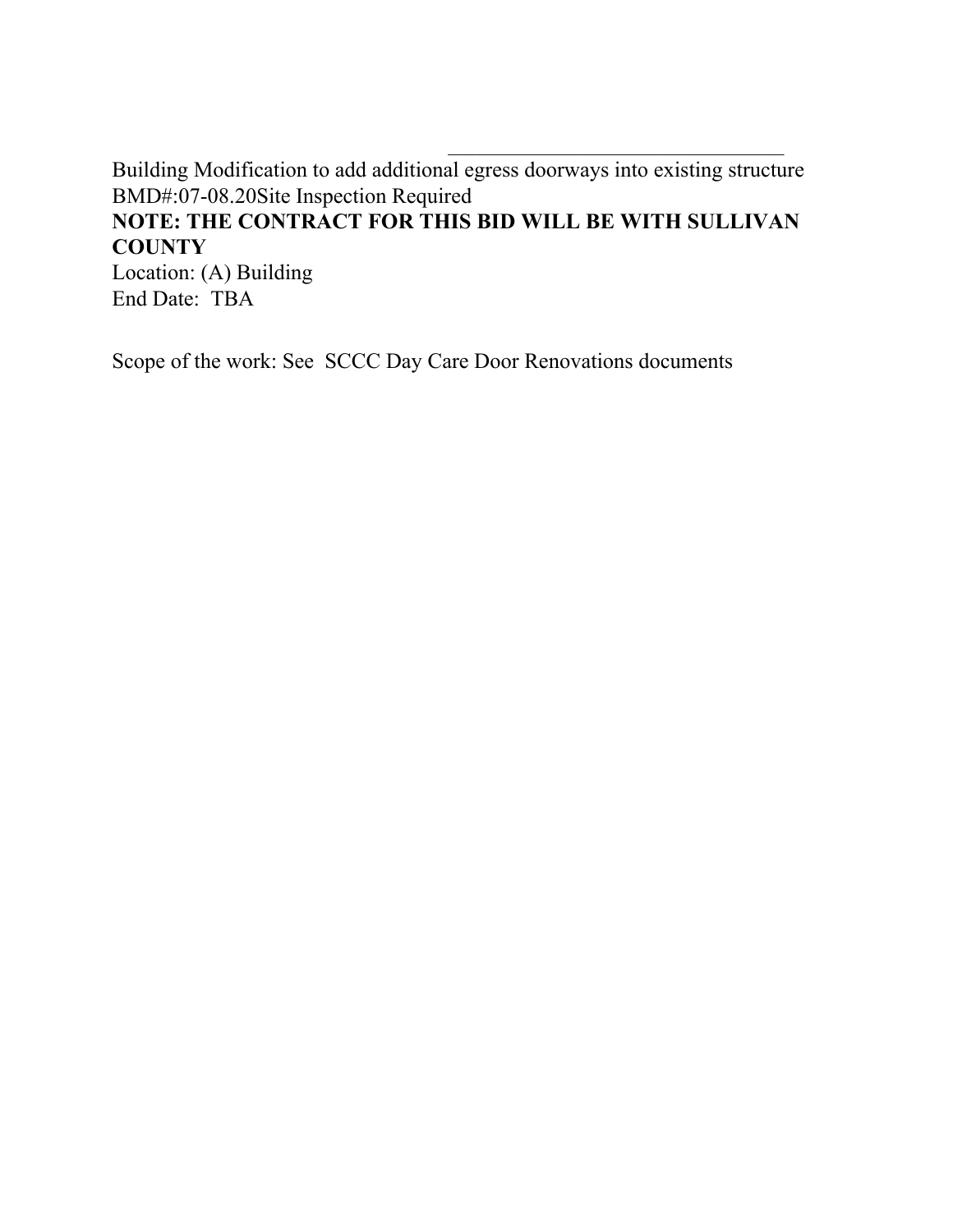#### **BID FORM**

TO: Purchasing Department Sullivan County Community College 112 College Road Loch Sheldrake, New York 12759

In accordance with the proposal and specifications, submits the following bid or bids:

BID: Building Modification to add additional egress doorways into existing structure BMD#:07-08.20

BID OPENING: Tuesday September 1st 2020 @ 11:00 am

DELIVERY COSTS, FREIGHT AND ANY OTHER APPLICABLE COSTS SHALL BE INCLUDED IN THE BID PRICES. ITEM SHOULD BE SHIPPED FOB DESTINATION.

THIS IS A ONE TIME PURCHASE

TOTAL AMOUNT BID: \$

 $\mathcal{L}_\text{max}$  , where  $\mathcal{L}_\text{max}$  is the set of the set of the set of the set of the set of the set of the set of the set of the set of the set of the set of the set of the set of the set of the set of the set of the se NAME OF BIDDER (PRINT OR TYPE) SIGNATURE & TITLE

 $\mathcal{L}_\text{max}$  , where  $\mathcal{L}_\text{max}$  is the set of the set of the set of the set of the set of the set of the set of the set of the set of the set of the set of the set of the set of the set of the set of the set of the se

 $\mathcal{L}_\text{max}$  , where  $\mathcal{L}_\text{max}$  is the set of the set of the set of the set of the set of the set of the set of the set of the set of the set of the set of the set of the set of the set of the set of the set of the se

ADDRESS CITY, STATE, ZIP

DATE TELEPHONE NUMBER

 $\mathcal{L}_\text{max}$  , where  $\mathcal{L}_\text{max}$  is the set of the set of the set of the set of the set of the set of the set of the set of the set of the set of the set of the set of the set of the set of the set of the set of the se

## IF THE BIDDER IS A CORPORATION, THE FOLLOWING CERTIFICATION MUST BE COMPLETED:

I, , the Secretary of the aforementioned corporation, do hereby certify that the bid and/or bids submitted above are duly authorized by a Resolution of the Corporation.

**SIGNATURE**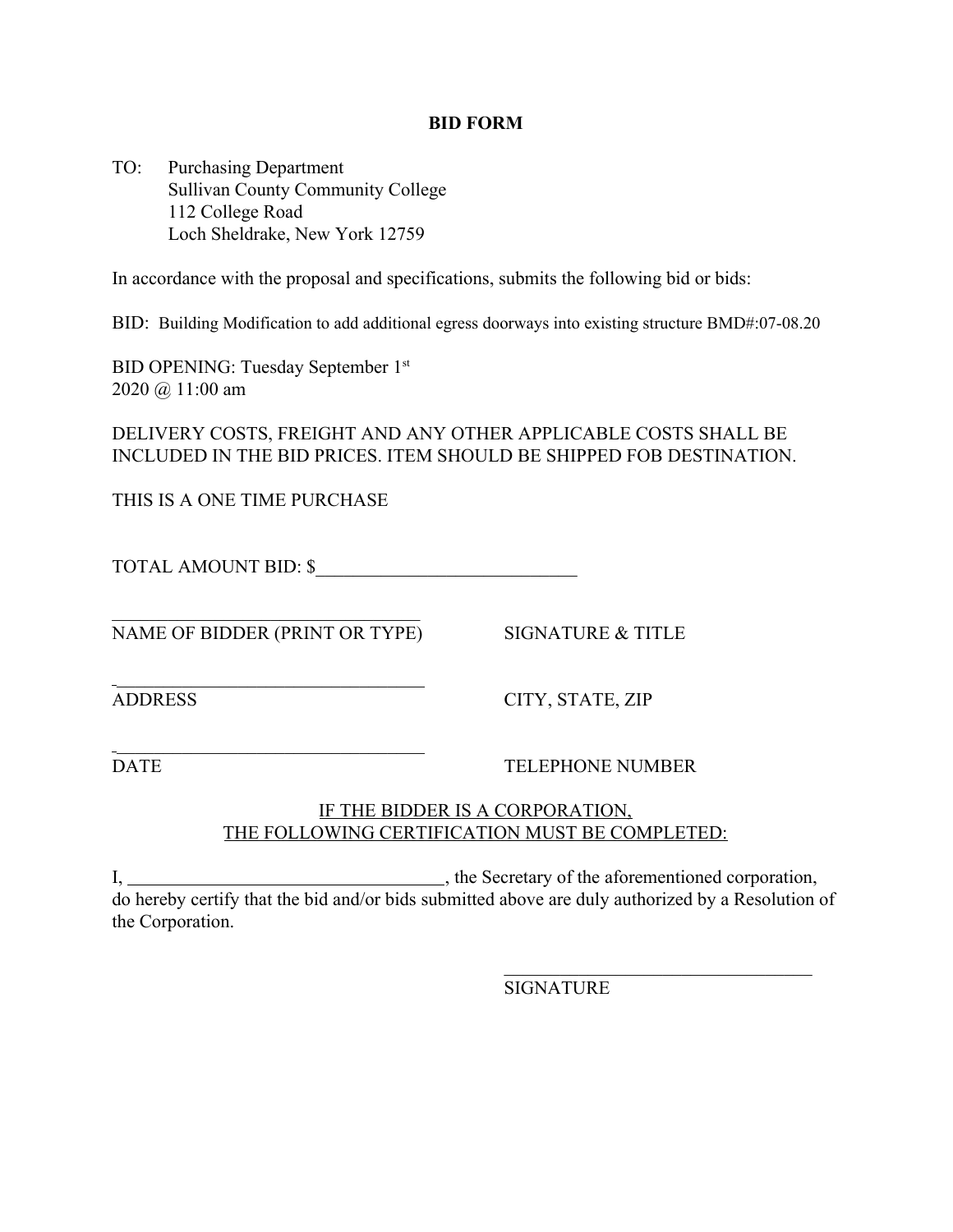# SULLIVAN COUNTY COMMUNITY COLLEGE Purchasing Department

### BIDDER COMMENTS FORM Bid No.

It is requested that bidders provide any additional information relating to their offer that will assist in the evaluation of such without having to ferret our information concerning the goods or services you intend to provide.

Information pertains to the following (please check applicable box):

□ Equivalent Product

□ Clarification

□ Exception(s) to Requirements □ General or Miscellaneous Comments

#### **SUPPLEMENTAL TERMS & CONDITIONS**

SUPPLEMENTAL TERMS & CONDTIONS:

THESE SUPPLEMENTAL TERMS AND CONDITIONS ARE IN ADDITION TO THE GENERAL INSTRUCTIONS, TERMS AND CONDITIONS AND, IN THE EVENT THERE IS A CONFLICT BETWEEN THE PROVISIONS OF THE GENERAL INSTRUCTIONS, TERMS AND CONDITIONS AND THESE SUPPLEMENTAL TERMS AND CONDITIONS, THE PROVISIONS OF THESE SUPPLEMENTAL TERMS AND CONDITIONS SHALL CONTROL.

#### CITED MODEL:

THE MODEL(S) CITED HEREIN IS (ARE) INTENDED ONLY AS A REFERENCE; HOWEVER ANY MODEL OFFERED MUST MEET OR EXCEED ALL SPECIFICATIONS OF THE CITED MODEL(S) BY VIRTUE OF PERFORMANCE AND/OR PHYSICAL SPECIFICATIONS.

#### DAMAGE RESPONSIBILITY FOR:

THE SUCCESSFUL OFFEROR TO THIS REQUEST SHALL BE RESPONSIBLE FOR ANY DAMAGE CAUSED DURING REMOVAL OR INSTALLATION. DAMAGE SHALL BE REPORTED IMMEDIATELY TO THE DESIGNATED COLLEGE REPRESENTATIVE.

DELIVERY, UNPACKING, ASSEMBLY AND PLACEMENT: ANY OFFER IN RESPONSE TO THIS REQUEST MUST INCLUDE DELIVERY, UNPACKING, ASSEMBLY AND PLACEMENT OF ITEMS AS SPECIFIED IN THIS REQUEST.

#### DESIGN CONFORMANCE - OSHA:

THE DESIGN OF ALL EQUIPMENT PURCHASED AS A RESULT OF AN OFFER MADE IN RESPONSE TO THE REQUEST SHALL BE IN CONFORMANCE WITH ALL APPLICABLE REGULATIONS OF THE FEDERAL OCCUPATIONAL SAFETY AND HEALTH ACT WHICH ARE IN EFFECT AT THE TIME OF DELIVERY.

#### FREIGHT, AS INDICATED:

F.O.B. POINT OTHER THAN INDICATED BY THE COLLEGE WILL NOT BE ACCEPTABLE.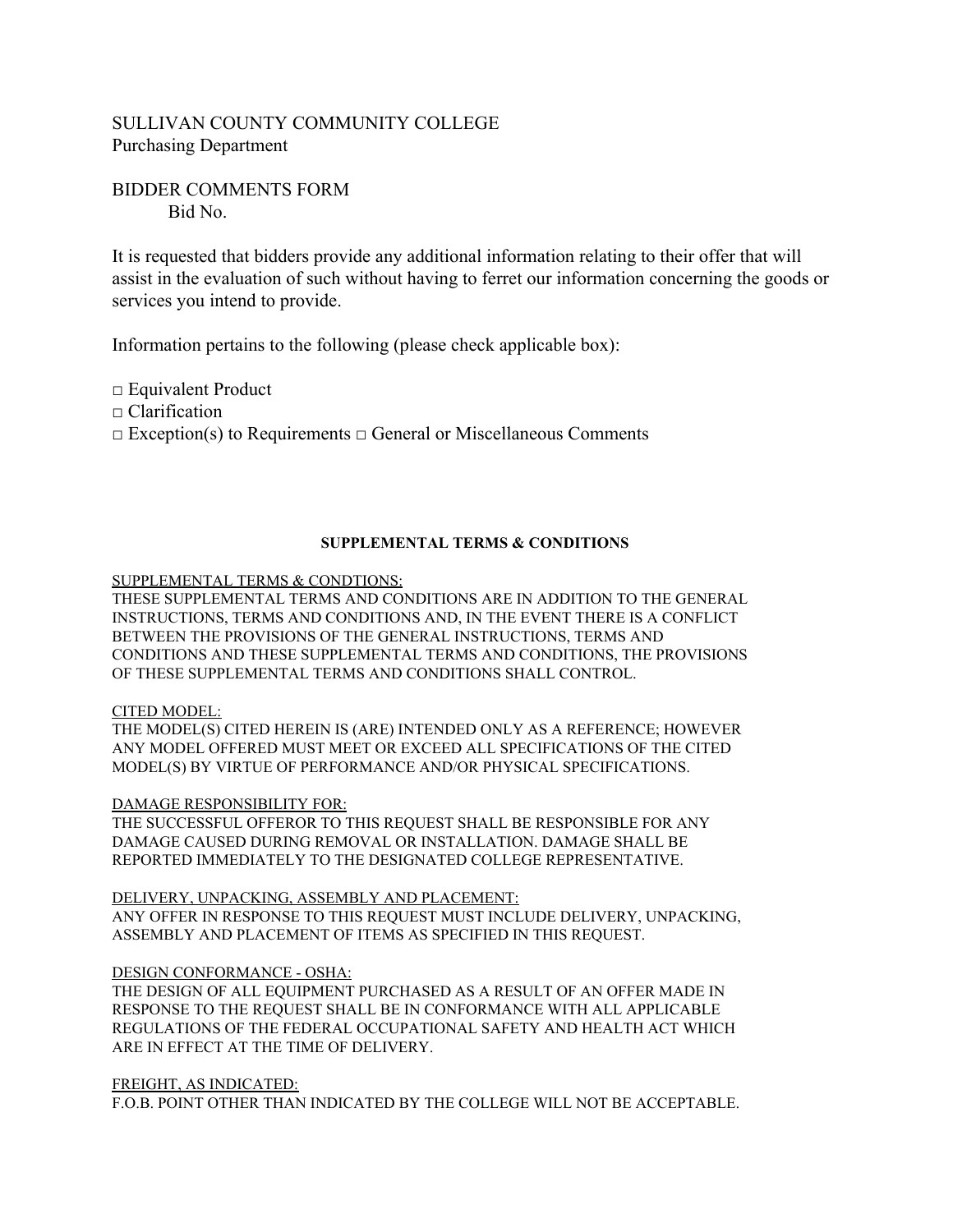#### FREIGHT, PREPAID:

FREIGHT WILL BE F.O.B. DESTINATION - FREIGHT PREPAID. F.O.B. POINT OTHER THAN INDICATED BY THE COLLEGE WILL NOT BE ACCEPTABLE.

#### GUARANTEED PERFORMANCE:

THE OFFEROR, IF AWARDED A CONTRACT AS A RESULT OF THIS REQUEST, GUARANTEES THAT THE MATERIALS SUPPLIED ARE CAPABLE OF THE PERFORMANCE REQUIRED IN THE SPECIFICATIONS IN THIS REQUEST, AND AGREES TO MAKE SUCH CHANGES, ADJUSTMENTS OR REPLACEMENTS AS ARE IMMEDIATELY NECESSARY IN ORDER FOR THE MATERIALS TO MEET THE PURCHASING REQUIREMENTS AT NO COST TO THE COLLEGE. IF DEFECTS OR SPECIFICATION FAILURES ARE DISCOVERED, THE PURCHASING OFFICER SHALL HAVE THE RIGHT, NOTWITHSTANDING ACCEPTANCE AND PAYMENT, TO REQUIRE THE UNIT/ITEM TO BE PROPERLY FURNISHED IN ACCORDANCE WITH THE SPECIFICATIONS AND DRAWINGS AT THE COST AND EXPENSE OF THE OFFEROR OR THE OFFEROR'S SURETY.

#### INSPECTION OF MATERIALS:

THE COLLEGE RESERVES THE RIGHT TO INSPECT MATERIALS PROVIDED BY THE OFFEROR THROUGH A CONTRACT RESULTING FROM THIS REQUEST TO DETERMINE THEIR QUALITY, FITNESS AND SUITABLITY. INSPECTION OF THESE MATERIALS MAY BE CONDUCTED WHENEVER THE COLLEGE CONSIDERS NECESSARY.

#### LOCAL AREA MAINTENANCE:

NO OFFER WILL BE CONSIDERED UNLESS ADEQUATE MAINTENANCE IS AVAILABLE IN SULLIVAN COUNTY. OFFERORS SHALL INDICATE THE NEAREST SUPPLIER OF PARTS AND SERVICE. FAILURE TO COMPLY MAY RESULT IN REJECTION OF THE OFFER. THE COLLEGE RESERVES THE RIGHT TO CONDUCT ON-SITE INSPECTIONS OR REQUEST INVENTORY PARTS LISTS TO DETERMINE THE ADEQUACY OF LOCAL AREA MAINTENANCE. THE COLLEGE WILL BE THE SOLE JUDGE OF THE ADEQUACY OF THE OFFEROR TO PROVIDE LOCAL AREA MAINTENANCE.

#### MANUFACTURER'S INFORMATION:

ANY OFFER MADE IN RESPONSE TO THIS REQUEST MUST INCLUDE THE MANUFACTURER'S MAKE AND MODEL NUMBER (AS APPLICABLE) OF EACH ITEM AND LITERATURE CLEARLY DESCRIBING THE ITEM. FAILURE TO PROVIDE THIS INFORMATION MAY RESULT IN REJECTION OF THE OFFER

#### MATERIALS AND WORKMANSHIP:

ALL MATERIALS FURNISHED BY THE OFFEROR SHALL BE FREE FROM DEFECTS AND IMPERFECTIONS. WORKMANSHIP SHALL BE IN ACCORD WITH THE BEST INDUSTRY STANDARDS AND PRACTICES. BOTH MATERIALS AND WORKMANSHIP SHALL BE SUBJECT TO THE APPROVAL OF THE COLLEGE.

TITLE: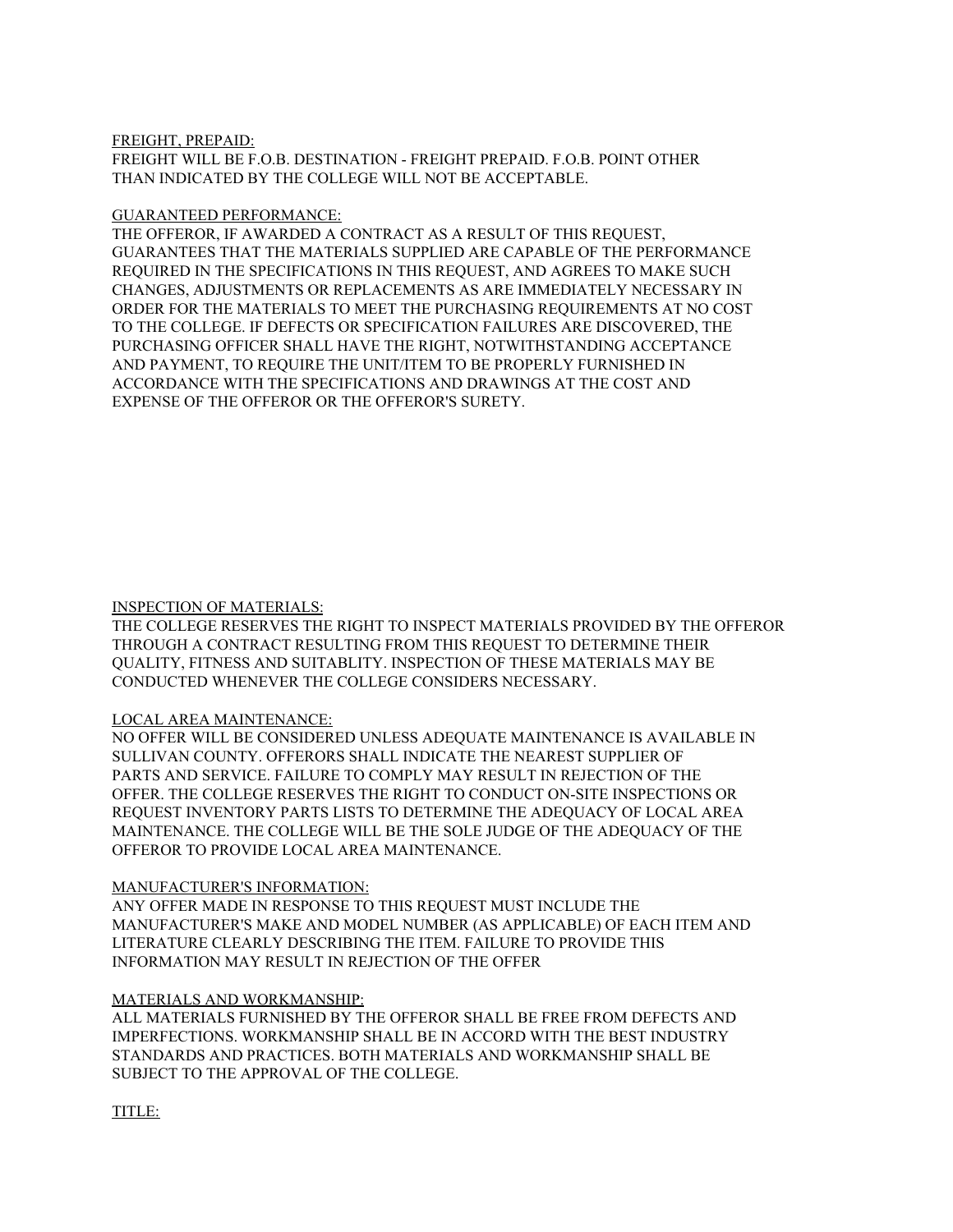TITLE TO ALL ITEMS OF TANGIBLE PERSONAL PROPERTY, SERVICES AND CONSTRUCTION PROVIDED PURSUANT TO A CONTRACT RESULTING FROM THIS REQUEST SHALL PASS TO THE COLLEGE AT THE TIME OF PAYMENT FREE AND CLEAR OF ALL LIENS, CLAIMS, SECURITY INTEREST AND ENCUMBRANCES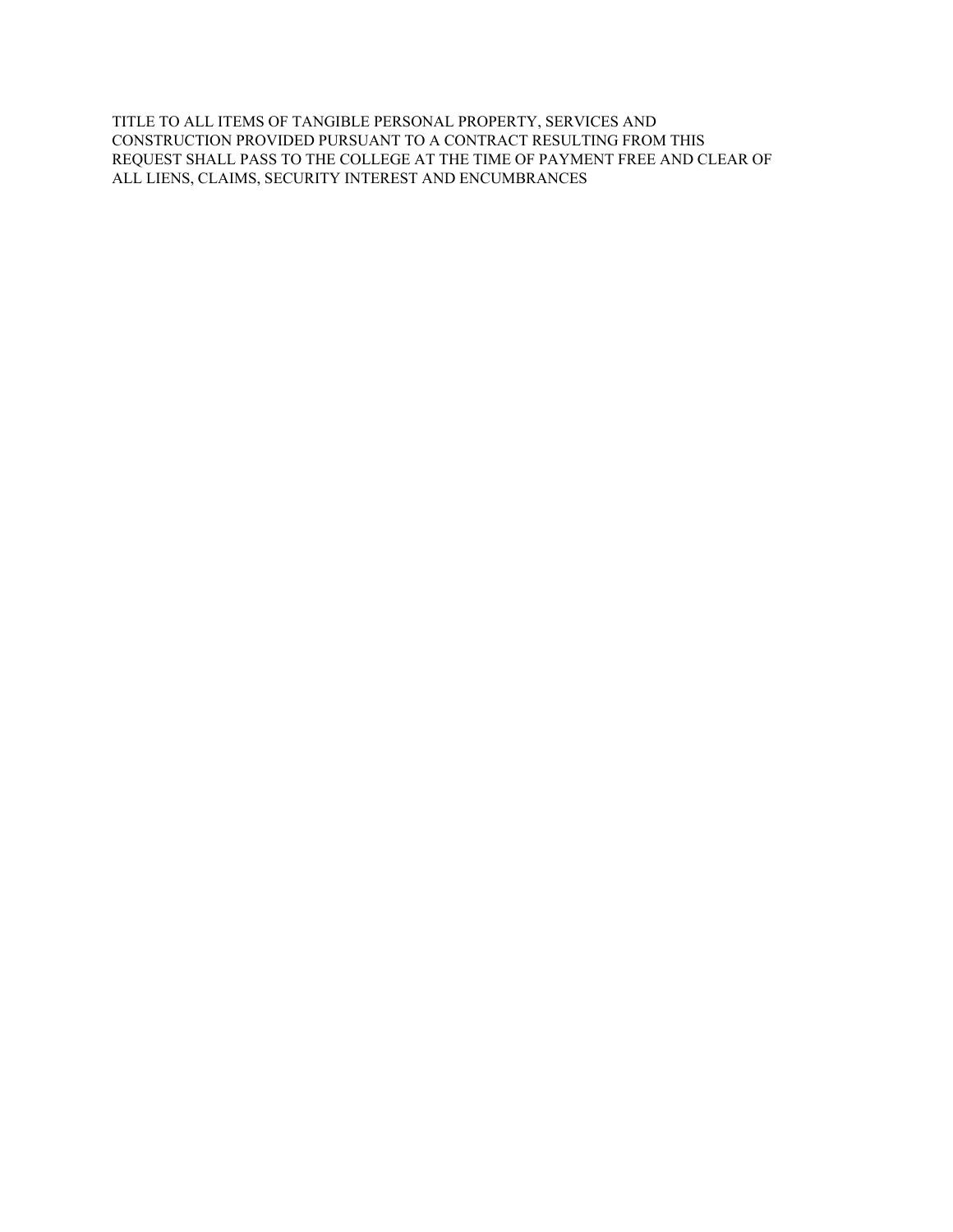#### INSURANCE:

THE CONTRACTOR SHALL PROCURE AND MAINTAIN AT ITS EXPENSE UNTIL FINAL PAYMENT BY THE COLLEGE FOR SERVICES COVERED BY THIS AGREEMENT, INSURANCE IN THE KINDS AND AMOUNTS HEREINAFTER PROVIDED WITH INSURANCE COMPANIES AUTHORIZED TO DO BUSINESS IN NEW YORK, COVERING ALL OPERATIONS UNDER THIS AGREEMENT, WHETHER PERFORMED BY IT OR ITS AGENTS. BEFORE COMMENCING THE SERVICES AND ON THE RENEWAL OF ALL COVERAGES, THE CONTRACTOR SHALL FURNISH TO THE COLLEGE A CERTIFICATE OR CERTIFICATES **NAMING: THE STATE OF NEW YORK, SULLIVAN COUNTY AND SULLIVAN COUNTY COMMUNITY COLLEGE**,

IN FORM SATISFACTORY TO THE COLLEGE SHOWING THAT IT HAS COMPLIED WITH THIS SECTION. ALL CERTIFICATES OF INSURANCE SHALL PROVIDE THAT THIRTY (30) DAYS WRITTEN NOTICE BE GIVEN TO THE ASSISTANT TO THE VICE PRESIDENT OF ADMINISTRATIVE SERVICES,

SULLIVAN COUNTY COMMUNITY COLLEGE , 112 COLLEGE RD. LOCH SHELDRAKE, NEW YORK 12759, BEFORE A POLICY IS CANCELLED, MATERIALLY CHANGED, OR NOT RENEWED. VARIOUS TYPES OF REQUIRED INSURANCE MAY BE WRITTEN IN ONE OR MORE POLICIES. WITH RESPECT TO ALL COVERAGES REQUIRED OTHER THAN WORKERS' COMPENSATION, THE COLLEGE SHALL BE NAMED AN ADDITIONAL INSURED. ALL COVERAGES AFFORDED SHALL BE PRIMARY WITH RESPECT TO OPERATIONS PROVIDED. KINDS AND AMOUNTS OF INSURANCE REQUIRED ARE AS FOLLOWS: A. COMMERCIAL GENERAL LIABILITY INSURANCE - A COMMERCIAL GENERAL LIABILITY INSURANCE POLICY WITH COMBINED LIMITS OF LIABILITY FOR BODILY INJURY OR PROPERTY DAMAGE AS FOLLOWS:

\$1,000,000 PER OCCURRENCE

\$1,000,000 POLICY AGGREGATE

\$1,000,000 PRODUCTS LIABILITY/COMPLETED OPERATIONS

\$1,000,000 PERSONAL AND ADVERTISING INJURY

\$ 50,000 FIRE - LEGAL

\$ 5,000 MEDICAL PAYMENTS

SAID POLICY OF INSURANCE MUST INCLUDE COVERAGE FOR ALL OPERATIONS PERFORMED FOR THE COLLEGE BY THE CONTRACTOR AND CONTRACTUAL LIABILITY COVERAGE SHALL SPECIFICALLY INSURE THE HOLD HARMLESS PROVISIONS OF THIS AGREEMENT.

B. AUTOMOBILE LIABILITY INSURANCE - AN AUTOMOBILE LIABILITY POLICY WITH LIABILITY LIMITS IN AMOUNTS NOT LESS THAN \$1,000,000 COMBINED SINGLE LIMIT OF LIABILITY FOR BODILY INJURY, INCLUDING DEATH, AND PROPERTY DAMAGE IN ANY ONE OCCURRENCE. SAID POLICY OF INSURANCE MUST INCLUDE COVERAGE FOR THE USE OF ALL OWNED, NON-OWNED, HIRED AUTOMOBILES, VEHICLES AND OTHER EQUIPMENT BOTH ON AND OFF WORK.

C. WORKERS' COMPENSATION INSURANCE - WORKERS' COMPENSATION INSURANCE FOR ITS EMPLOYEES IN ACCORDANCE WITH THE PROVISIONS OF THE WORKERS' COMPENSATION ACT OF THE STATE OF NEW YORK.

D. INCREASED LIMITS - IF, DURING THE TERM OF THIS AGREEMENT, THE COLLEGE REQUIRES THE CONTRACTOR TO INCREASE MAXIMUM LIMITS OF ANY INSURANCE REQUIRED HEREIN, AN APPROPRIATE ADJUSTMENT IN THE CONTRACTOR'S COMPENSATION WILL BE MADE.

### **BIDDER DOCUMENTS REQUIRED FOR BID**